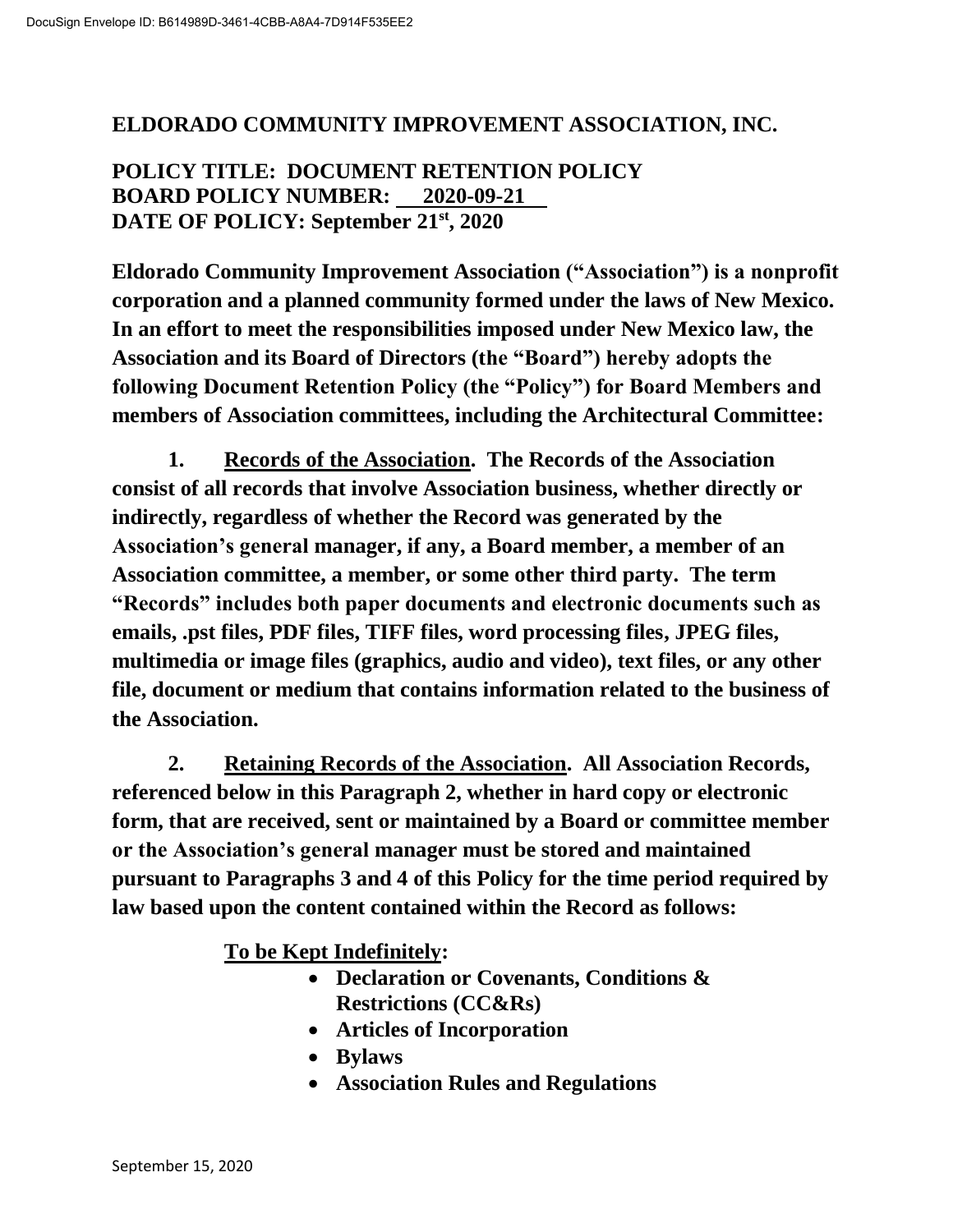- **Architectural Guidelines**
- **All amendments to the aforementioned**
- **Board Resolutions**
- **Minutes of all meetings of the Members and the Board of Directors**
- **Written documentation of all actions taken without a meeting by the Members or the Board of Directors**
- **Minutes of committee meetings**
- **Written documentation of actions taken by committees on behalf of Association**
- **Architectural approvals/denials in Lot files**
- **Amended & Restated Protective Covenants and Building Restrictions for Eldorado at Santa Fe**

### **To be Kept for 7 Years:**

- **All financial Records of the Association, including bank account statements, transaction registers, and association-provided service or utility records.**
	- o **Financials for past 3 years should be kept at the Association's place of business or readily available if in electronic format. Financial Records 4 years or older may be stored off-site or archived if in electronic format.**

## **To be Kept for 3 Years:**

 **All written communication to the Members (e.g., notices, e-mails, letters, blank ballots, Web-pages, newsletters, etc.)**

### **Documents Regarding Board Elections:**

 **Keep all Records relating to a Board election until those elected have resigned or completed their terms. Such Records include, but are not limited to, ballots, calculation/counting notes, names and contact**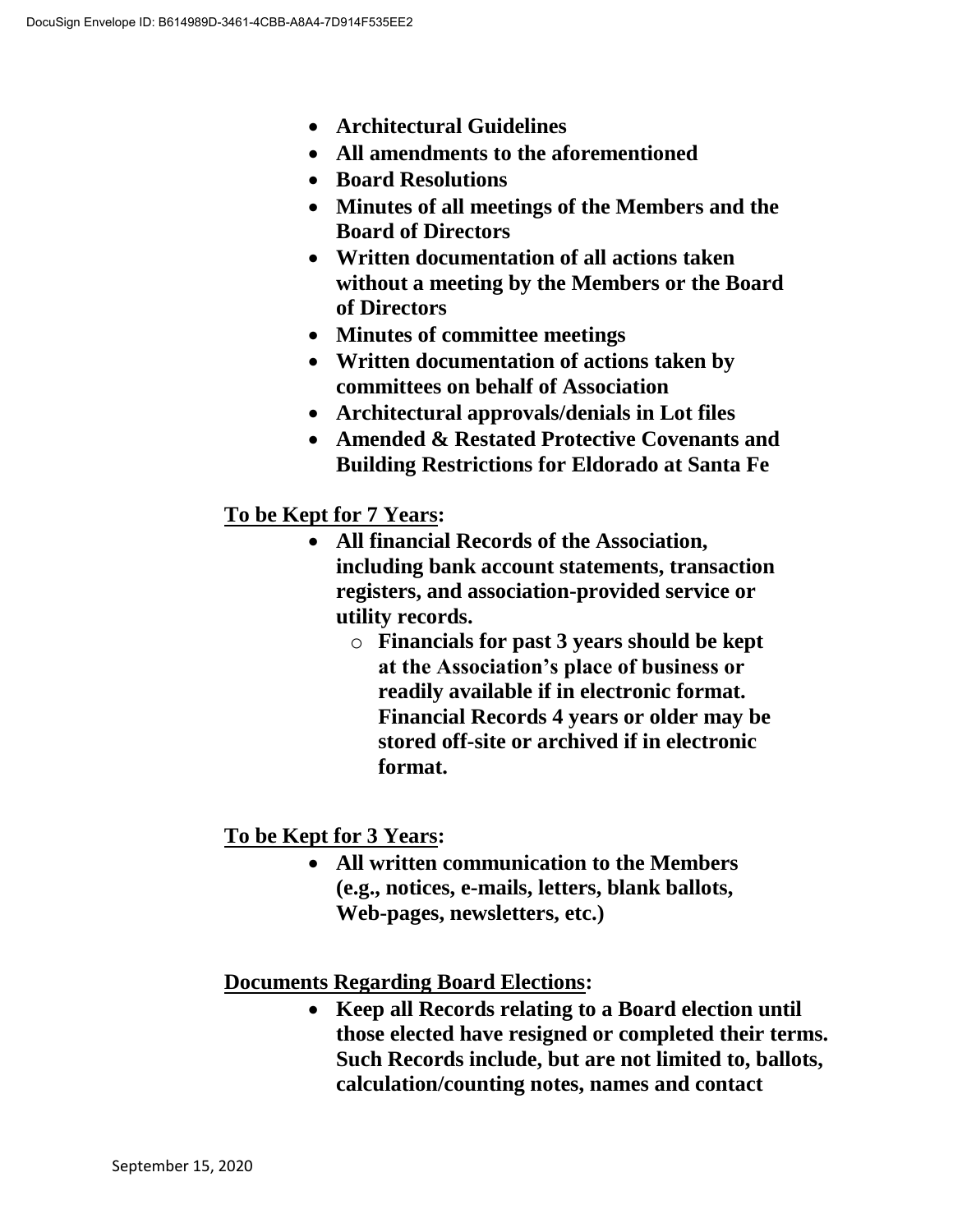**information about who performed count and who witnessed count, etc.**

#### **Documents Regarding Association Contracts**

 **Keep all Association contracts and related documentation (such as requests for proposals, bids, correspondence, emails, phone notes, etc.) for 6 years after the end of the term of the contract.**

# **CC&R Complaints**

 **Keep all complaints from members (whether written, electronic or phone notes) in the Lot file (whether electronic or paper) about which the complaint is made until the owner of that Lot no longer resides in the home or the violation is resolved, whichever is later.**

## **Communications with Owner**

- **Keep all Records relating to communication with the Owner (including but not limited to violations about their Lot, photos about violations, unpaid assessments, or any other dispute) in the Lot file (whether electronic or paper) about which the complaint is made until the owner of that Lot no longer resides in the home or the violation is resolved, whichever is later.**
- **However, keep all architectural plans, approvals, disapprovals, conditional approvals, etc. in each Lot file (whether electronic or paper) indefinitely.**

## **Records Related to Any Dispute or Potential Dispute**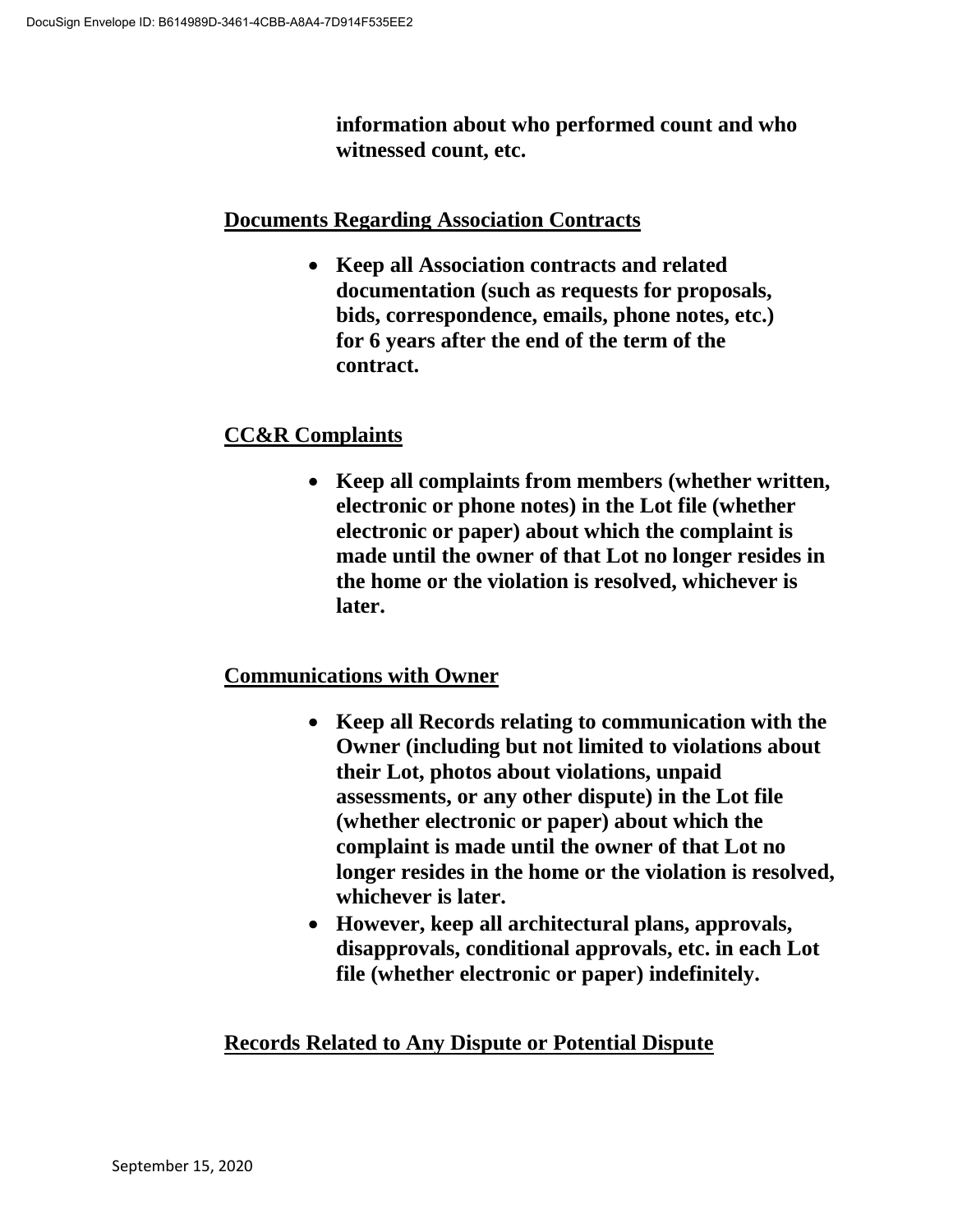**Keep all Records of any kind relating to any dispute or potential dispute for purposes of a litigation hold.**

**3. Separate E-mail Accounts. Each member of the Board and each Association committee shall establish a separate e-mail account to be used exclusively for Association business. All communications with other Board or committee members, the general manager, or any other person regarding Association business should be conducted using only this separate e-mail account. The personal e-mail accounts of Board and committee members shall not be used to send or receive messages related to Association business. If an e-mail message regarding Association business is sent or received from a Board or committee member's personal e-mail account, then the message should be preserved in a separate folder within the personal e-mail account designated with the name of the Association. Furthermore, a copy of the message should be sent to the Board or committee member's separate e-mail account used exclusively for Association business. At such time that the Board or committee member no longer holds their position, the log-in and password information for the separate e-mail account they used exclusively for Association business shall be turned over to the Association's general manager or a member of the Board designated to receive the information. The general manager or designated Board member shall then change the login and password on the e-mail account so that it can no longer be accessed by the former Board or committee chair. Then, any e-mails stored in the member's personal e-mail shall be permanently deleted by the member.**

**4. Electronic Records. E-mails, pst files, PDF files, TIFF files, word processing files, JPEG files, multimedia or image files (graphics, audio and video), text files, or any other electronic files received by a Board or committee member may be accessed using appropriate software or printed by the member for reference and then maintained pursuant to the requirements related to paper documents. However, Board or committee members shall not save copies of any electronic Record of the Association on their personal computer, hard drive, thumb drive or any other storage medium that is the personal property of that member. If an electronic Record of the Association does become saved on the personal property of a Board or committee**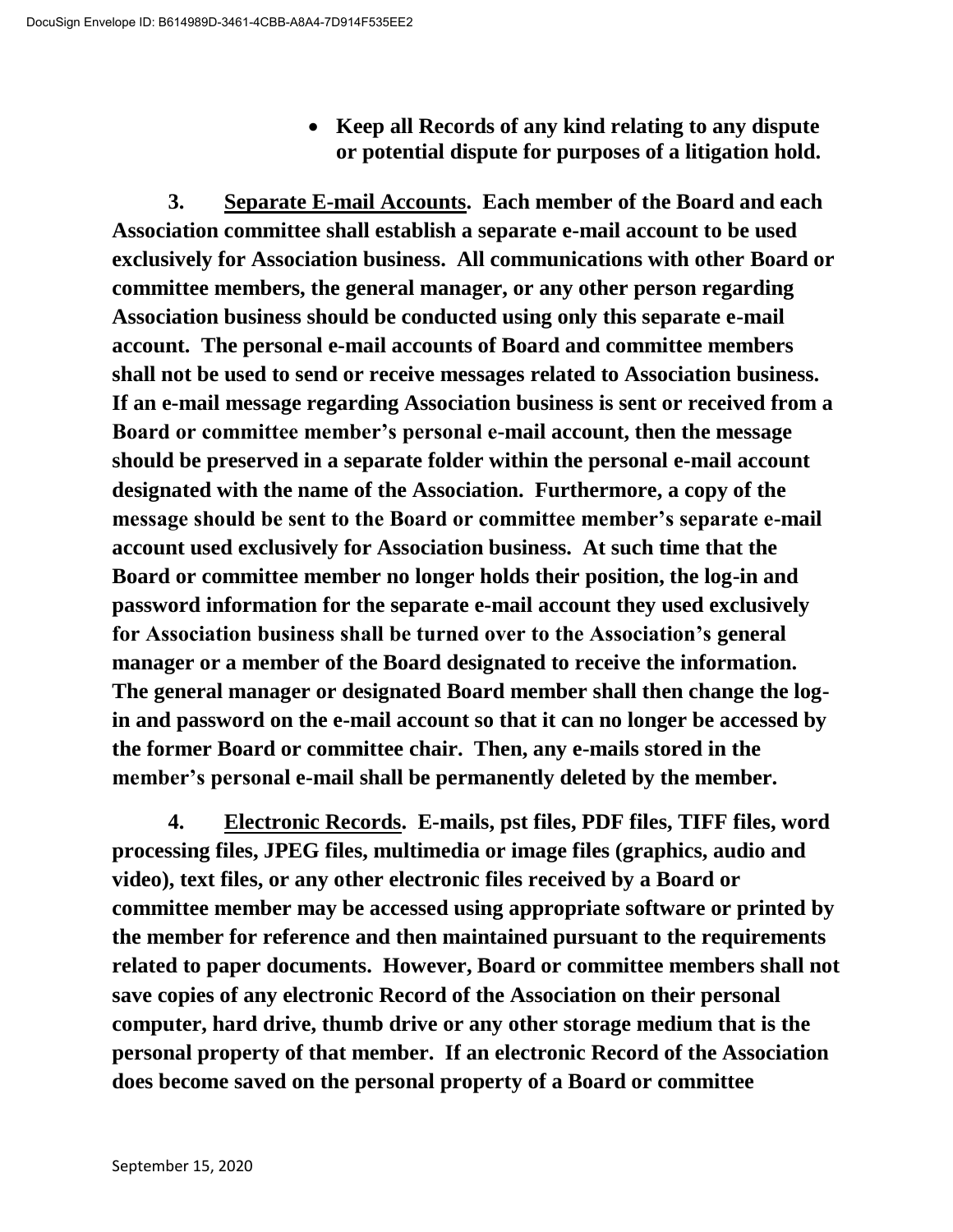**member, then the electronic Record should be preserved in a separate folder within the personal computer, hard drive, thumb drive or other storage medium designated with the name of the Association. At such time that the Board or committee member no longer holds their position or at the end of their current term, whichever occurs first, a copy of all electronic Records maintained in the separate folder designated with the Association's name, as well as any other Association Records that are located on the member's personal property, shall be turned over to the Association's general manager or a member of the Board designated to receive the Records. Then, the copy of the electronic Records stored on the member's personal property shall be permanently deleted by the member.**

**5. Association Documents. Any Association Records in the form of paper documents received or printed by a member of the Board or committee shall be maintained by that member in a file designated with the name of the Association and the matter to which it relates. All such files shall be stored and maintained in a central location in the Board or committee member's home. At such time that the member no longer holds their position or at the end of their current term, whichever occurs first, all files of Association Records that are in the possession of the Board or committee member shall be turned over to the Association's general manager or a member of the Board designated to receive the files.**

**6. Association Records to be Maintained at Principal Office. The Board or the Association's general manager shall be responsible for maintaining the following Association Records at the Association's known place of business (e.g., Association on-site office, if any, or home of a designated Board member) or at the office of its statutory agent using paper files and/or electronic storage accessible on-site:**

- **Its current Declaration or CC&Rs and all amendments to them currently in effect.**
- **Its current Articles of Incorporation and all amendments to them currently in effect.**
- **Its current Bylaws and all amendments to them currently in effect.**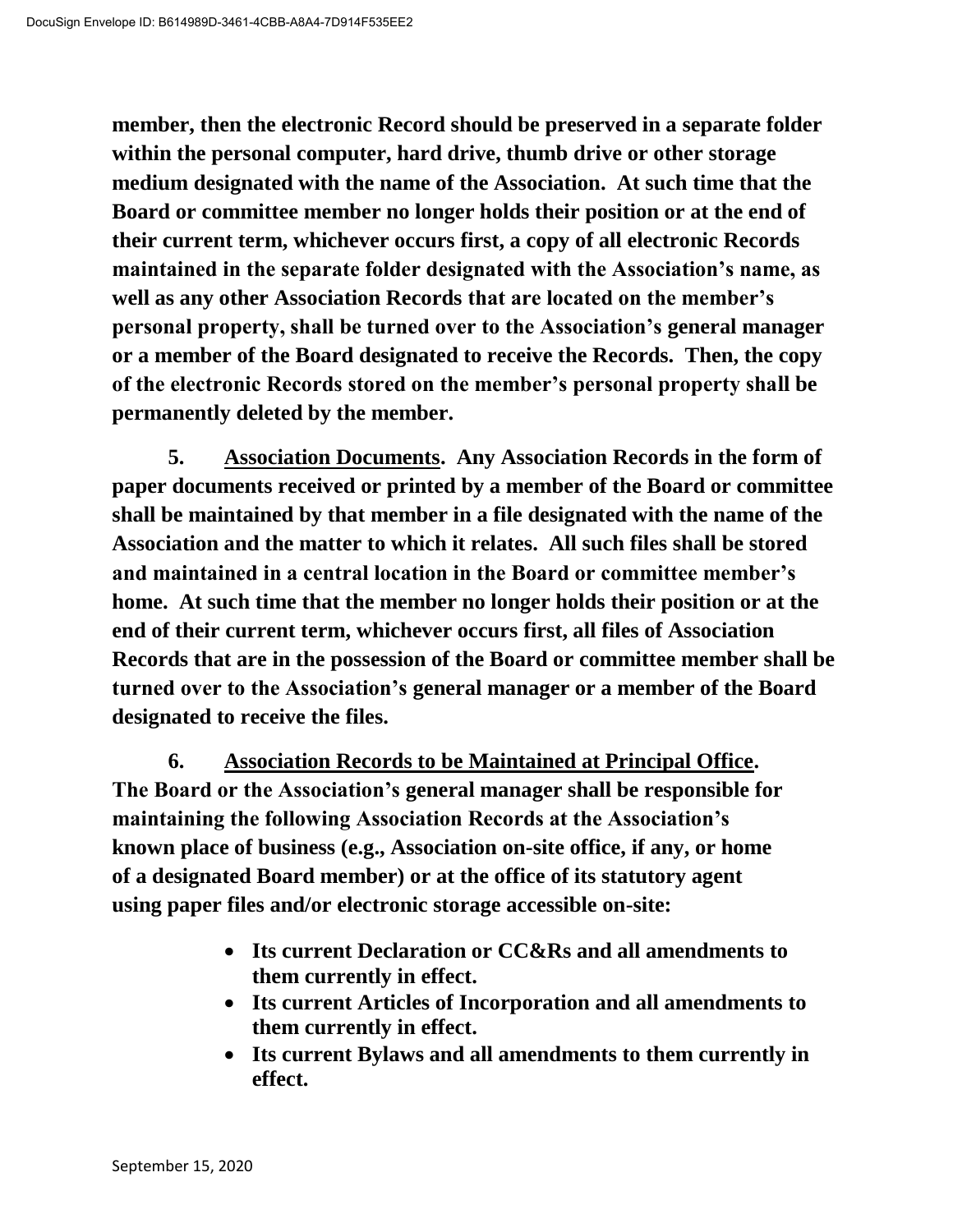- **The minutes of all members' meetings and board meetings (other than executive sessions) and records of all actions taken by members and the Board without a meeting for the past five years.**
- **Records of all actions taken by a committee in place of the board or on behalf of the Association for the previous five years.**
- **Operating budget for the current fiscal year.**
- **Financial statements and accounts, including bank account statements, transaction registers, and association-provided service or utility records kept per this record retention policy.**
- **The most recent financial audit or review, if any.**
- **All current contracts entered into by the Association or the board on behalf of the Association.**
- **Current insurance policies.**
- **A list of the names and addresses of all association members.**

**7. Use of Storage and Electronic Archives. The Board may coordinate the use of storage facilities, whether on-site or off-site, and/or electronic archiving of all Association Records that must be maintained for a period in excess of five (5) years.** 

**8. Destruction of Association Records. Association Records that no longer need to be maintained pursuant to the requirements of Paragraph 2 shall be destroyed by the Association's general manager or one or more Board members designated to undertake the destruction. In the case of paper documents, the Records shall be shredded prior to disposal. Electronic Records shall be permanently deleted using appropriate software chosen by the Association. The party(ies) responsible for the destruction of Association Records shall undertake an audit of existing Records on at least a quarterly basis to determine which Records are suitable for destruction.**

**9. Litigation Hold. In the event that the Association receives a threat of legal action, believes legal action is a possibility, or becomes involved in a legal action of any kind, all destruction of Association Records pursuant to Paragraph 8 shall be immediately suspended. The Association shall notify all persons who may have Records relevant to the legal action to perform an**